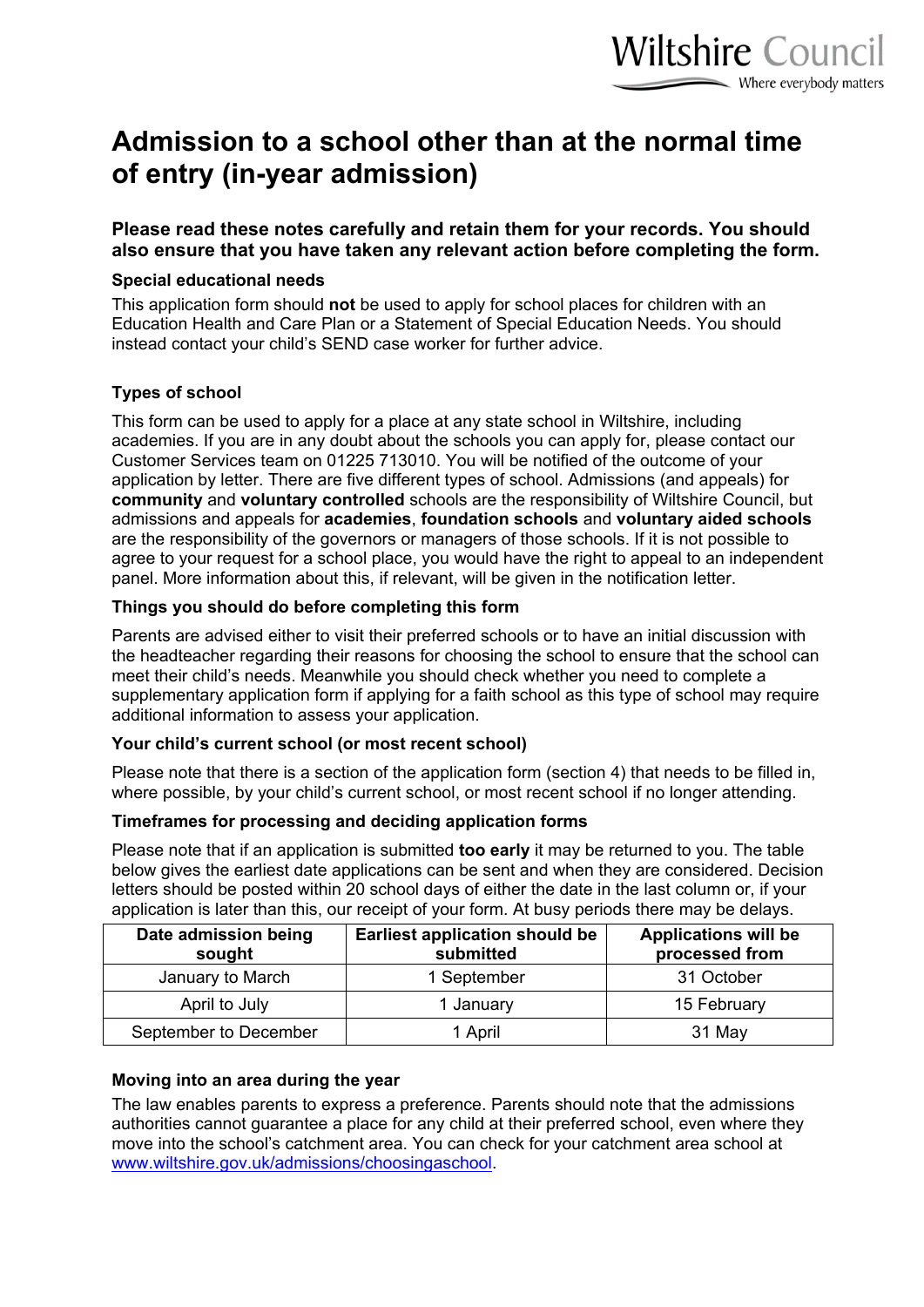### **Reasons for wishing to transfer schools (if not due to moving house)**

If you wish to transfer your child to a new school for reasons other than moving house, you should first discuss the transfer with the headteacher of your child's current school. The following issues may be relevant:

- **Dissatisfaction**. Discuss your concerns with the headteacher as it may not be in your child's best interests to change school.
- **Non-school attendance.** Sit down with your child and find out why they are not attending the school. You can also contact the school's Education Welfare Officer for advice**.**
- **Behaviour Issues.** Some parents or carers want to change schools because they think their child's behaviour will improve with a change of school. It is more important for everybody to work together in trying to address and resolve the difficulties that are causing the poor behaviour. To avoid possible exclusion talk to your child's teacher, head of year or headteacher. You may also wish to check if your child has a *Pastoral Support Plan* or has been identified as having special educational needs.
- **Educational progress.** Talk to the teachers who teach your child to find out whether he or she is worried about certain subjects.
- **Unresolved issues.** Talk to your child's teachers, tutor or head of year to make sure they are aware of the situation.
- **Bullying.** You may feel a change of school is necessary because your child is being bullied. All schools have anti-bullying policies. If you think your child is being bullied, you need to tell the school immediately. Moving school without confronting the problem may help in the short term but in the long run it may not help your child. You should make an appointment to speak to the headteacher to discuss any concerns about bullying.
- **Special Educational Needs (SEN).** Talk to the teacher in charge of special educational needs at the school.

### **Applications for siblings**

Admission to any school, even if it is the catchment area school, does not guarantee admission of any brothers or sisters. Please be aware that if you are applying for more than one child to change school, it may not be possible for your preferred school to admit any or all of the children. In such circumstances any offer of a school place will be for the child named and would not give the other children any priority for admission as a sibling link.

### **Applications on medical grounds**

If you are applying to a particular school on medical grounds, you should ensure that you answer **yes** to the relevant questions under each preference in section 5, but you must also provide evidence, including documentary proof from a specialist, which shows that it would be detrimental to the health of the child, parent or family if they were not admitted to the preferred school. Please refer to our *Finding a School Place* booklets for further information. This can be found at [www.wiltshire.gov.uk/admissions/schooladmissionsformsanddocuments](http://www.wiltshire.gov.uk/admissions/schooladmissionsformsanddocuments.htm)

### **Getting your child to school**

When considering changing your child's school, or if moving into the area, you need to consider very carefully how your child will travel to school. Parents have a responsibility for getting their child to school. In order to qualify for transport assistance certain conditions have to be met, for example whether your child will be attending your catchment or nearest school. Further information regarding the entitlement to home to school transport can be found at [www.wiltshire.gov.uk/schoolseducationandlearning/schoolstransport](http://www.wiltshire.gov.uk/schoolseducationandlearning/schoolstransport.htm)

### **Contact details**

If you wish to discuss the school admissions procedures, please contact our Customer Services Admissions Team on 01225 713010. Meanwhile useful information is available on our website at [www.wiltshire.gov.uk/schools-learning-admissions-online](http://www.wiltshire.gov.uk/schools-learning-admissions-online) our postal address is the School Admissions Team, Wiltshire Council, County Hall, Trowbridge, Wiltshire, BA14 8JN.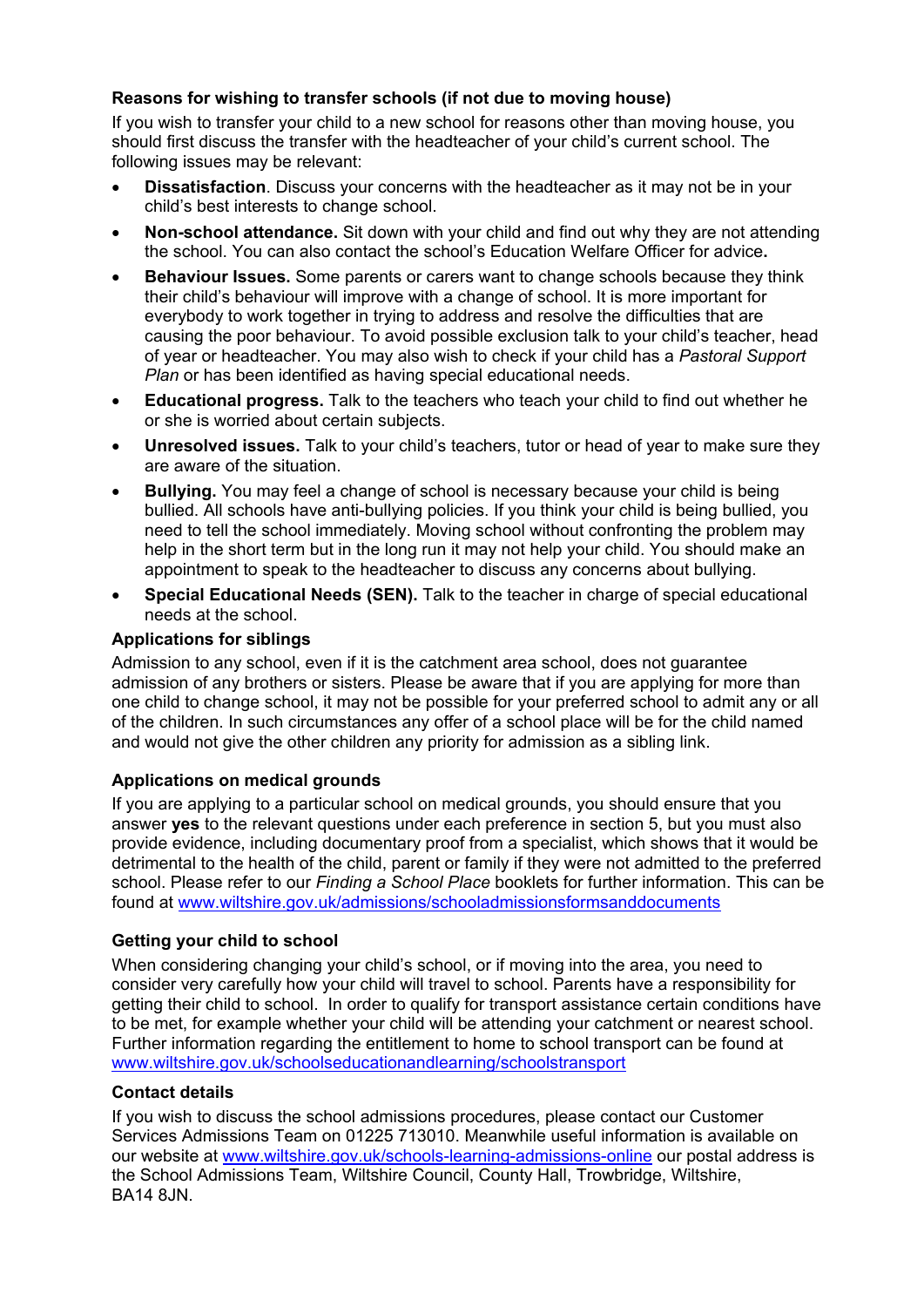# **Application to transfer between schools**

This application form should only be completed by a person who has **parental responsibility** for the child.

It should be used to transfer a child to a new school at a time other than the time children normally start attending a school. Please complete one form per child.

You should **not** complete this if your child has a Statement of Special Education Needs or an Education, Health and Care Plan. You should instead contact your case worker if you wish your child to transfer schools.

Please read the attached notes before completing this form. When completed please return this form to the School Admissions Team, Wiltshire Council, County Hall, Trowbridge, Wiltshire, BA14 8JN. **Please note that if you can provide an email address in section 6, we will acknowledge receipt of your application.**

| Section 1: Circumstances of application                                               |  |  |  |  |  |  |
|---------------------------------------------------------------------------------------|--|--|--|--|--|--|
| Please enter the date from which admission is required                                |  |  |  |  |  |  |
| <b>Reason for your application</b>                                                    |  |  |  |  |  |  |
| Moving into Wiltshire<br>Moving within Wiltshire<br>Not moving but wanting new school |  |  |  |  |  |  |
| <b>Section 2: Details of child</b>                                                    |  |  |  |  |  |  |
| Forename(s)<br>Child's legal surname                                                  |  |  |  |  |  |  |
| Date of birth<br>Female<br>Current year group<br>Male                                 |  |  |  |  |  |  |
| Taught out of year                                                                    |  |  |  |  |  |  |
| Child's current home address including postcode                                       |  |  |  |  |  |  |
| New address, if moving house, including postcode                                      |  |  |  |  |  |  |
|                                                                                       |  |  |  |  |  |  |
| Expected date of move                                                                 |  |  |  |  |  |  |
| Do any of the following apply?                                                        |  |  |  |  |  |  |
| Is the child a Looked After Child (Y or N)?                                           |  |  |  |  |  |  |
| This means a child in the care of a local authority                                   |  |  |  |  |  |  |
| If yes, which local authority is the carer?                                           |  |  |  |  |  |  |

Is the child a **previously** Looked After Child (Y or N)?

If you have answered **yes** to either of the above questions, please provide a copy of the relevant order.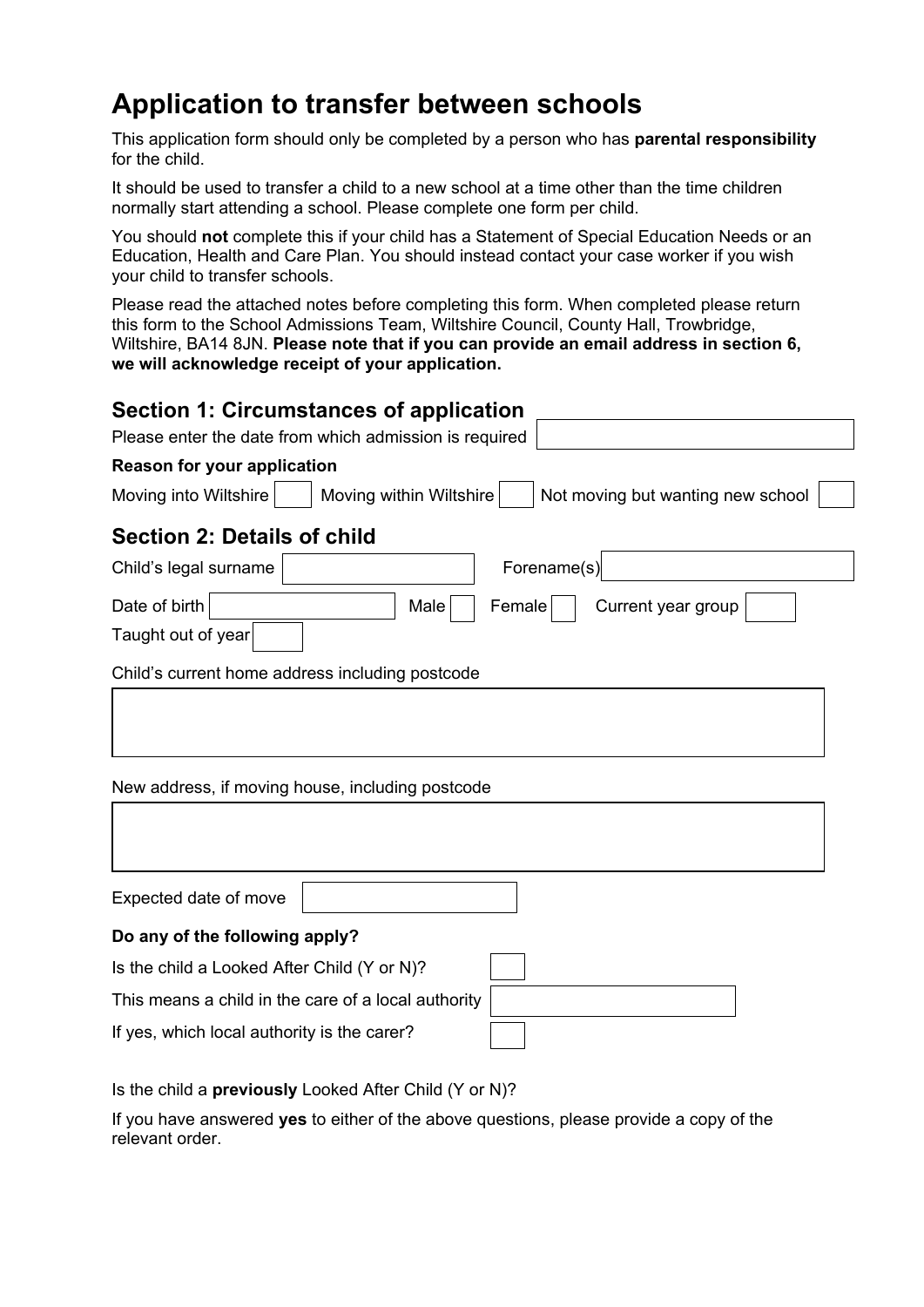| Is this child a refugee or asylum seeker (Y or N)? |  |  |
|----------------------------------------------------|--|--|
|----------------------------------------------------|--|--|

Is this child from a Forces or Crown Servant Family/relocating to Wiltshire (Y or N)?

If you have answered **yes** to this question, and you are moving house due to a forces move, please provide proof of your posting to your new address. This will enable us to use your *new* address as the basis for your child's priority for admission to your preferred schools.

| Is this child a Gypsy, Roma, Traveller (Y or N)? Is this child a carer (Y or N)?    |  |
|-------------------------------------------------------------------------------------|--|
| Has this child been out of education for longer than one school term (Y or N)?      |  |
| Is this child currently being home educated (Y or N)? $\vert$                       |  |
| Has this child previously been considered by an In Year Fair Access panel (Y or N)? |  |

# **Section 3: Current or previous school**

Name of current school or last school attended

Date last attended if not currently attending

Reasons for leaving this school or reasons leading you to request a change of schools. If you are requesting a school transfer because your child is experiencing difficulties, your child **must** continue attending their current school until your application is resolved, as in some cases it can take time for a new school to be offered.

| Are there, or have there been, any attendance related difficulties at this |  |
|----------------------------------------------------------------------------|--|
| school or any other school (Y or N)?                                       |  |

| Does this child have any exclusions (fixed or permanent) from this or $\Box$ |  |
|------------------------------------------------------------------------------|--|
| any other school?                                                            |  |

If you have answered **yes** to either of the above questions, please provide details below. Please also include the names and contact details of any outside agencies currently involved with this child (for example, their Social Worker, CAMHS, Education Welfare Officer) and attach a letter of support if applicable. Please note that if you do not disclose additional information, this **will** delay your application being processed.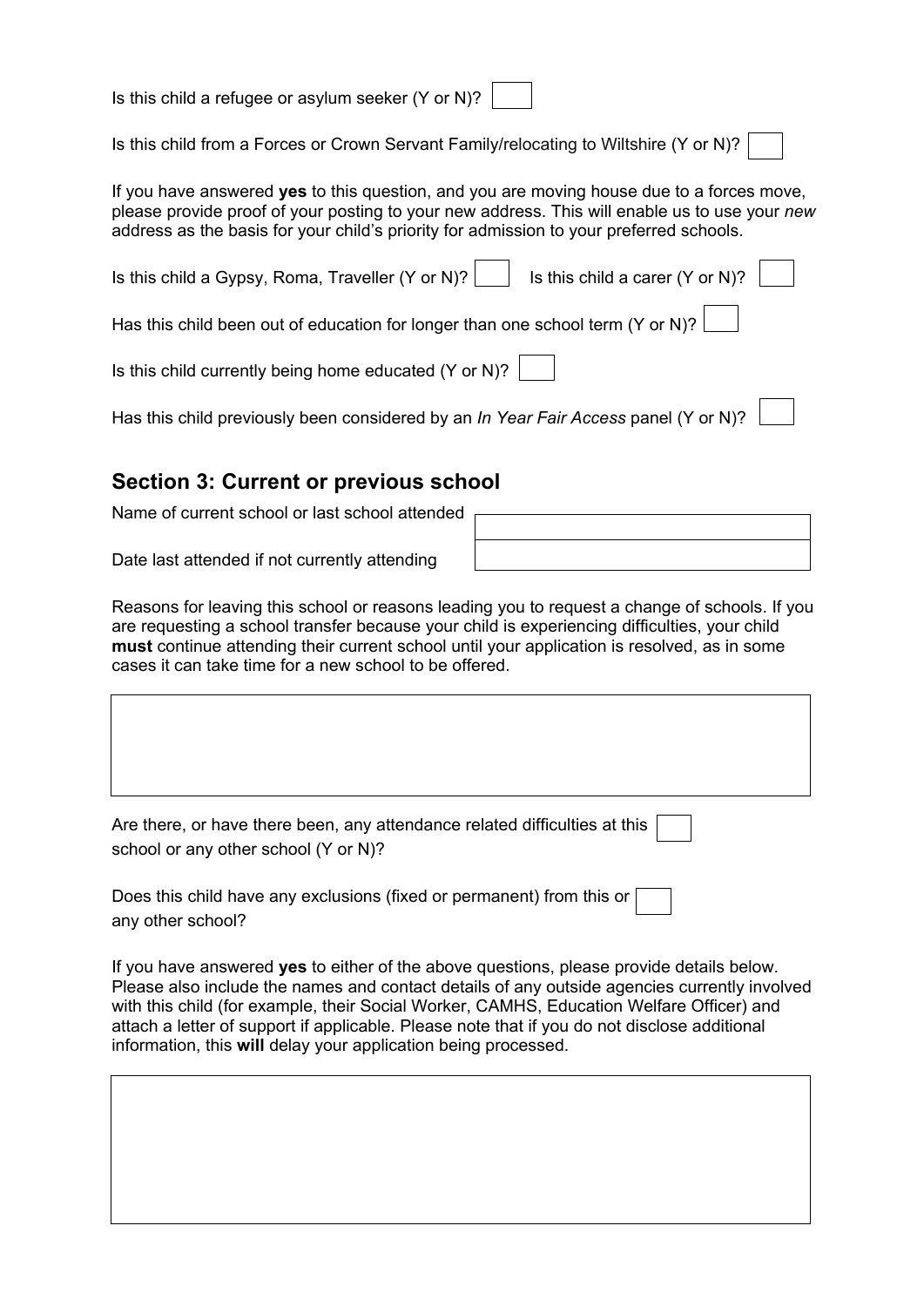## **Section 4: Information from child's current or previous school**

**Parents or carers should give this to the headteacher of the child's current school (or previous school if no longer attending) for them to complete. Failure to do so may result in the application being delayed.**

This information is required to establish whether the child's application should be considered in accordance with Wiltshire Council's **In-year fair access protocol** and to provide the school ultimately offered to this child with early notice of the possible need for a support package. Details of Wiltshire's **In-year fair access protocol** can be found on the Wiltshire Council website.

The information below may be provided by another member of staff on behalf of the headteacher (for example a head of year) but it should *not* be filled in by the parent or carer.

**I confirm** that the parent or carer has discussed with me the reasons for a transfer and *(please tick)*

| ' agree | disagree | with the parent or carer's comments made in section 3                                           |
|---------|----------|-------------------------------------------------------------------------------------------------|
| agree   | disagree | that a school transfer would be in the best interest of the child<br>for the following reasons: |

Please include any other information which you believe is relevant to this application in the box below. In the case of students currently in years 9, 10 or 11, please provide a list of GCSE subjects and syllabuses being followed, if relevant.

| Please tick as appropriate                                     | Yes | <b>No</b> |
|----------------------------------------------------------------|-----|-----------|
| Is this child subject to a Pastoral Support Programme or Plan? |     |           |
| Is this child subject to an Individual Support Plan?           |     |           |
| Is this child subject to a Common Assessment Framework?        |     |           |

If you have answered **yes** to any of the above, please attach a copy of the relevant document(s)

| Signed                 | Date |  |  |
|------------------------|------|--|--|
| Name (please print)    |      |  |  |
| Position within school |      |  |  |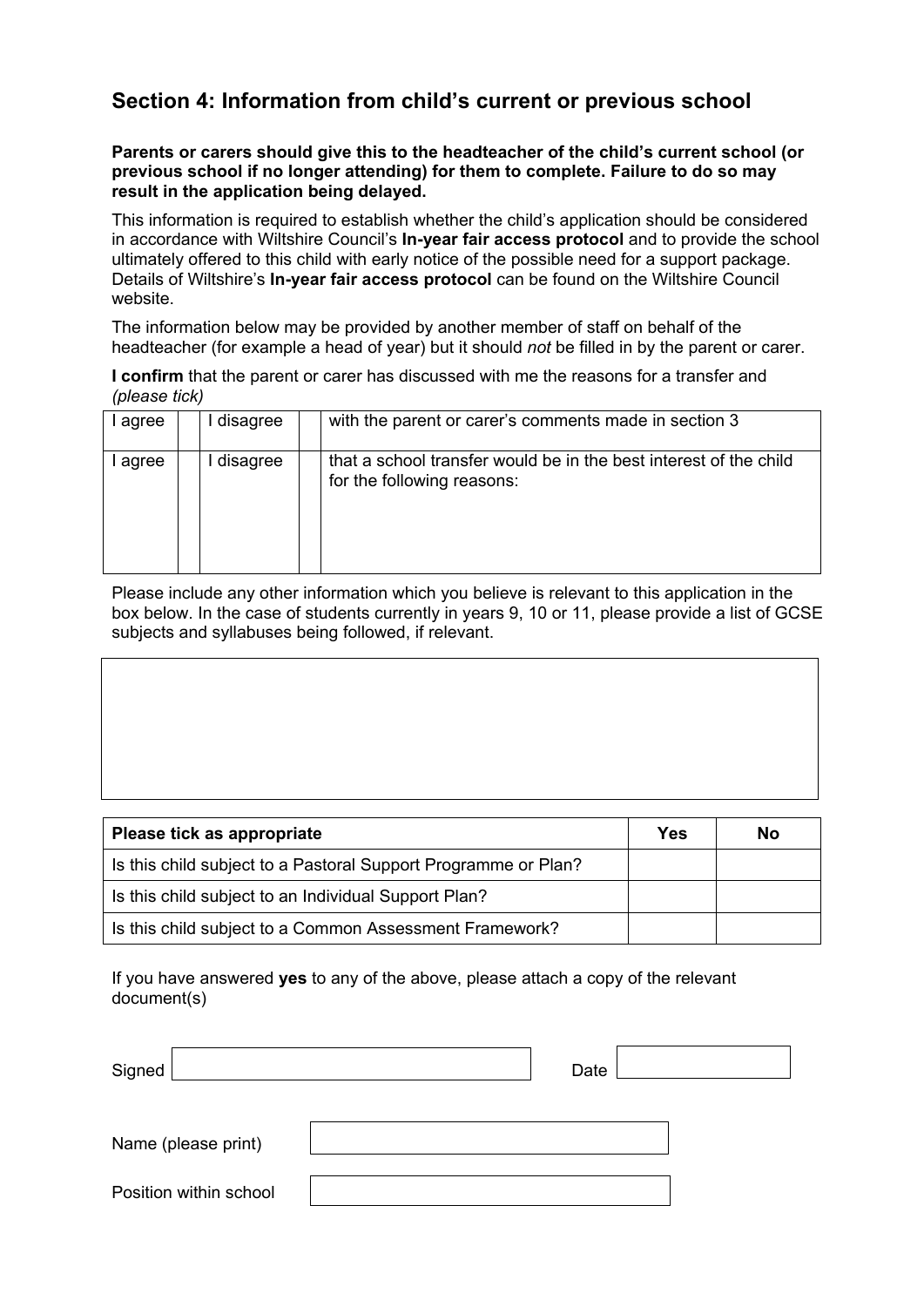# **Section 5: Your preferences**

Please enter the name of your preferred school(s) and the reasons for your preferences on the following pages. You can name up to three schools. Information about the admissions criteria for any school in Wiltshire can be viewed at:

[www.wiltshire.gov.uk/schoolseducationandlearning/schooladmissions/admissioncriteria](http://www.wiltshire.gov.uk/schoolseducationandlearning/schooladmissions/admissioncriteria.htm)

This information will enable you to assess what order of priority will be given to each preference. The admissions criteria will also indicate whether you need to complete a supplementary form or provide additional supporting information for each of your preferences.

Where spaces are available each of your preferences will be assessed against the schools published admission criteria. If a place can be offered at more than one of your preferred schools then you will be offered the school which is ranked highest on your list of preferences. Please note that a place will normally be offered at only one school.

# **School of first preference**

| Does the child, parent or family have any special medical needs                   |  |
|-----------------------------------------------------------------------------------|--|
| that mean that the child must attend this particular school (Y or N)? $\parallel$ |  |

If you have answered **yes**, you must also provide evidence, including documentary proof from a specialist, which shows that it would be detrimental to the health of the child, parent or family if they were not admitted to the preferred school.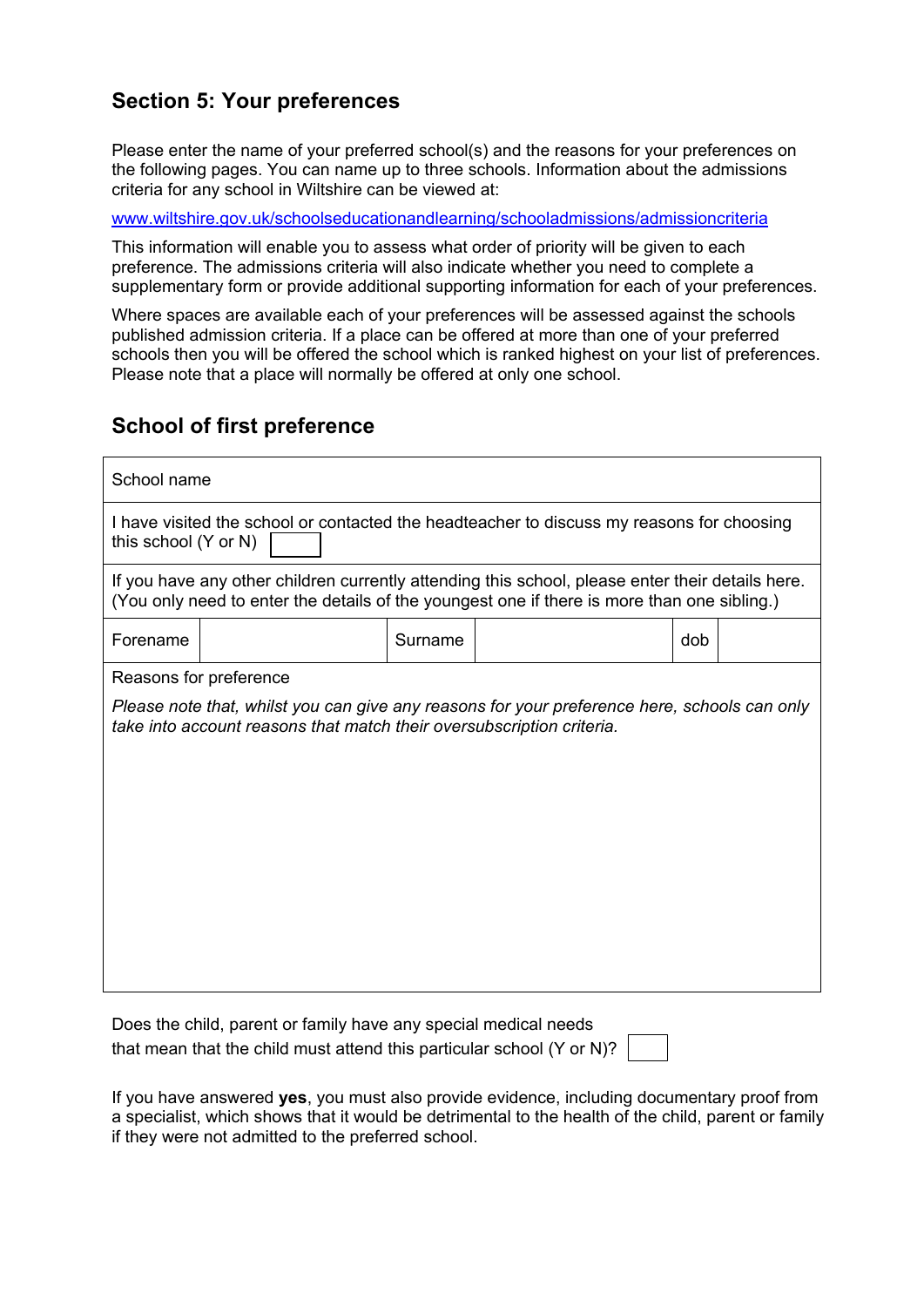# **School of second preference**

| School name                                                                                                                                                                                     |  |         |  |     |  |  |
|-------------------------------------------------------------------------------------------------------------------------------------------------------------------------------------------------|--|---------|--|-----|--|--|
| I have visited the school or contacted the headteacher to discuss my reasons for choosing<br>this school (Y or N)                                                                               |  |         |  |     |  |  |
| If you have any other children currently attending this school, please enter their details here.<br>(You only need to enter the details of the youngest one if there is more than one sibling.) |  |         |  |     |  |  |
| Forename                                                                                                                                                                                        |  | Surname |  | dob |  |  |
| Reasons for preference                                                                                                                                                                          |  |         |  |     |  |  |
| Please note that, whilst you can give any reasons for your preference here, schools can only<br>take into account reasons that match their oversubscription criteria.                           |  |         |  |     |  |  |
| Does the child, parent or family have any special medical needs                                                                                                                                 |  |         |  |     |  |  |

that mean that the child must attend this particular school (Y or N)?

If you have answered **yes**, you must also provide evidence, including documentary proof from a specialist, which shows that it would be detrimental to the health of the child, parent or family if they were not admitted to the preferred school.

# **School of third preference**

| School name                                                                                                                                                                                     |  |         |  |     |  |  |  |  |
|-------------------------------------------------------------------------------------------------------------------------------------------------------------------------------------------------|--|---------|--|-----|--|--|--|--|
| I have visited the school or contacted the headteacher to discuss my reasons for choosing<br>this school $(Y$ or N)                                                                             |  |         |  |     |  |  |  |  |
| If you have any other children currently attending this school, please enter their details here.<br>(You only need to enter the details of the youngest one if there is more than one sibling.) |  |         |  |     |  |  |  |  |
| Forename                                                                                                                                                                                        |  | Surname |  | dob |  |  |  |  |
| Reasons for preference<br>Please note that, whilst you can give any reasons for your preference here, schools can only<br>take into account reasons that match their oversubscription criteria. |  |         |  |     |  |  |  |  |

Does the child, parent or family have any special medical needs

that mean that the child must attend this particular school (Y or N)?

If you have answered **yes**, you must also provide evidence, including documentary proof from a specialist, which shows that it would be detrimental to the health of the child, parent or family if they were not admitted to the preferred school.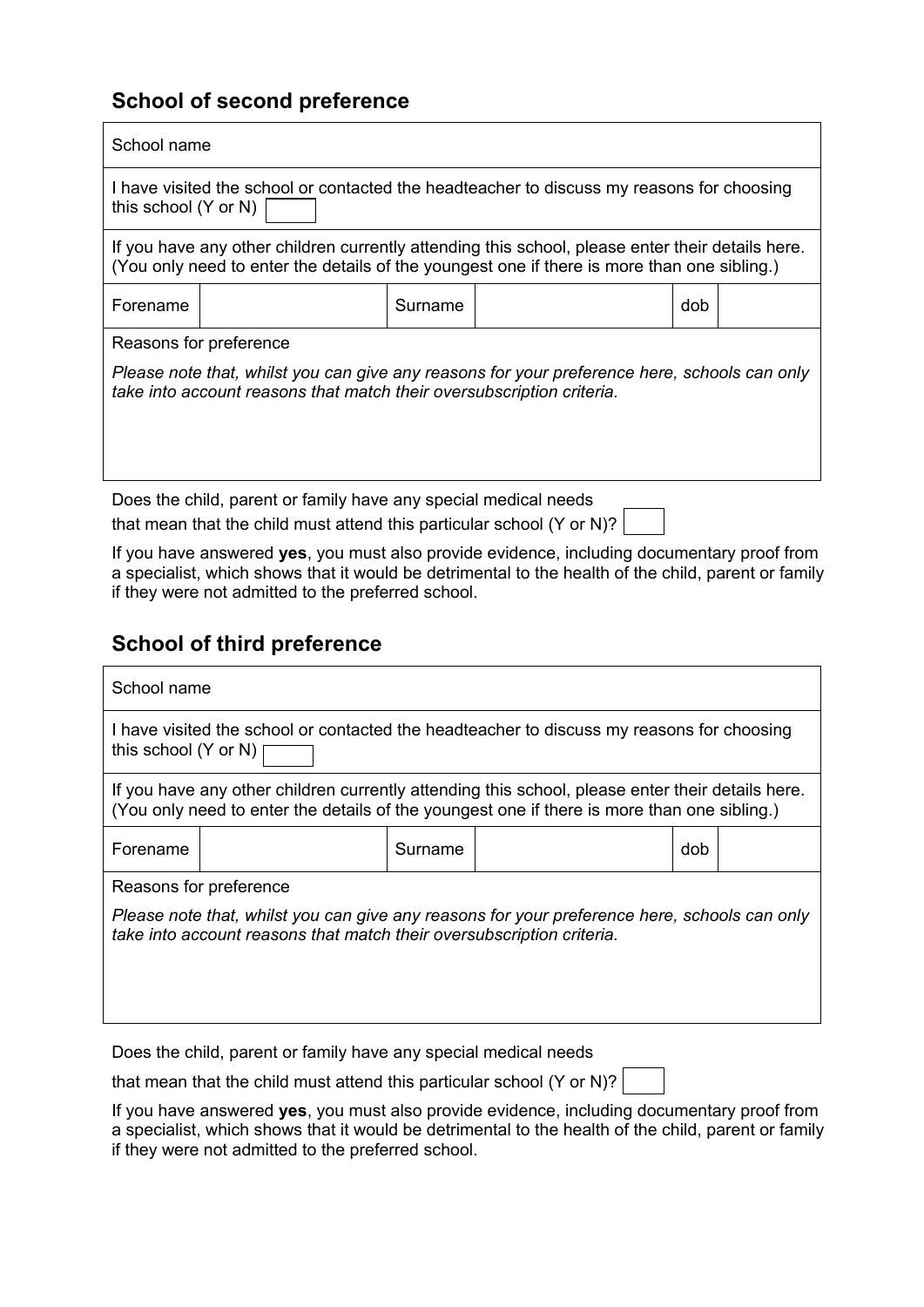# **Section 6: Details of person making this application**

| Title            | Surname                                              | Forename                                                                                                                                                                                                  |               |  |
|------------------|------------------------------------------------------|-----------------------------------------------------------------------------------------------------------------------------------------------------------------------------------------------------------|---------------|--|
|                  |                                                      | Address, including postcode, at the time of application (only if different from section 2)                                                                                                                |               |  |
|                  |                                                      |                                                                                                                                                                                                           |               |  |
|                  |                                                      |                                                                                                                                                                                                           |               |  |
| Mobile phone     |                                                      | Home phone number                                                                                                                                                                                         |               |  |
| Workplace number |                                                      | E-mail                                                                                                                                                                                                    |               |  |
|                  | What is your relationship to the child (please tick) |                                                                                                                                                                                                           |               |  |
| Mother           | Father                                               | Step parent                                                                                                                                                                                               | Foster parent |  |
| Relative         | Social Worker                                        | Other - please state                                                                                                                                                                                      |               |  |
|                  | Do you have parental responsibility for this child?  | Yes                                                                                                                                                                                                       | No            |  |
|                  | agreement regarding the schools requested.           | Should more than one parent have legal responsibility for this chid, both parents must be in                                                                                                              |               |  |
|                  |                                                      | Are you looking after this child on behalf of the parent or guardian?                                                                                                                                     |               |  |
|                  |                                                      | If you are caring for someone else's child for more than 28 days and are not an immediate<br>dhee see aan deel het wadelske kooksade die stelling tot in die deel de deelde deel klimake deel ook de deel |               |  |

relative, you may be private fostering and it is a legal requirement that you contact the local authority on 0300 456 0100. Further information is available at [www.wiltshire.gov.uk/privatefostering](http://www.wiltshire.gov.uk/privatefostering)

### **If you do not have parental responsibility for this child we will not be able to process the application.**

# **Section 7: Declaration**

Please confirm the child's eligibility for a place at a state funded school by stating the nationality of the applicant in this box.

#### **If the child is not a resident in the European Economic Area, please provide a copy of the visa or UK residence card.**

The data collected on the attached application will only be used for the purpose of admission to a school as explained within these guidance notes. In order to process your application it may be necessary to share the information collected on this application with schools, within the local authority and with other local authorities. Wiltshire Council has a duty to protect personal information belonging to the public. The council is a data controller, registered with the Information Commissioner's Office to process personal data. Wiltshire Council processes all personal data in accordance with the requirements of the General Data Protection Regulation (GDPR).

I certify that the information I have provided is true to the best of my knowledge, and understand that any false or deliberately misleading information provided in this form or supporting papers may render this application invalid and could lead to the withdrawal of an offer of a school place for my child. I also give my consent for the School Admissions Team to contact relevant agencies in order to validate this application.

| Signed |  | Date |
|--------|--|------|
|--------|--|------|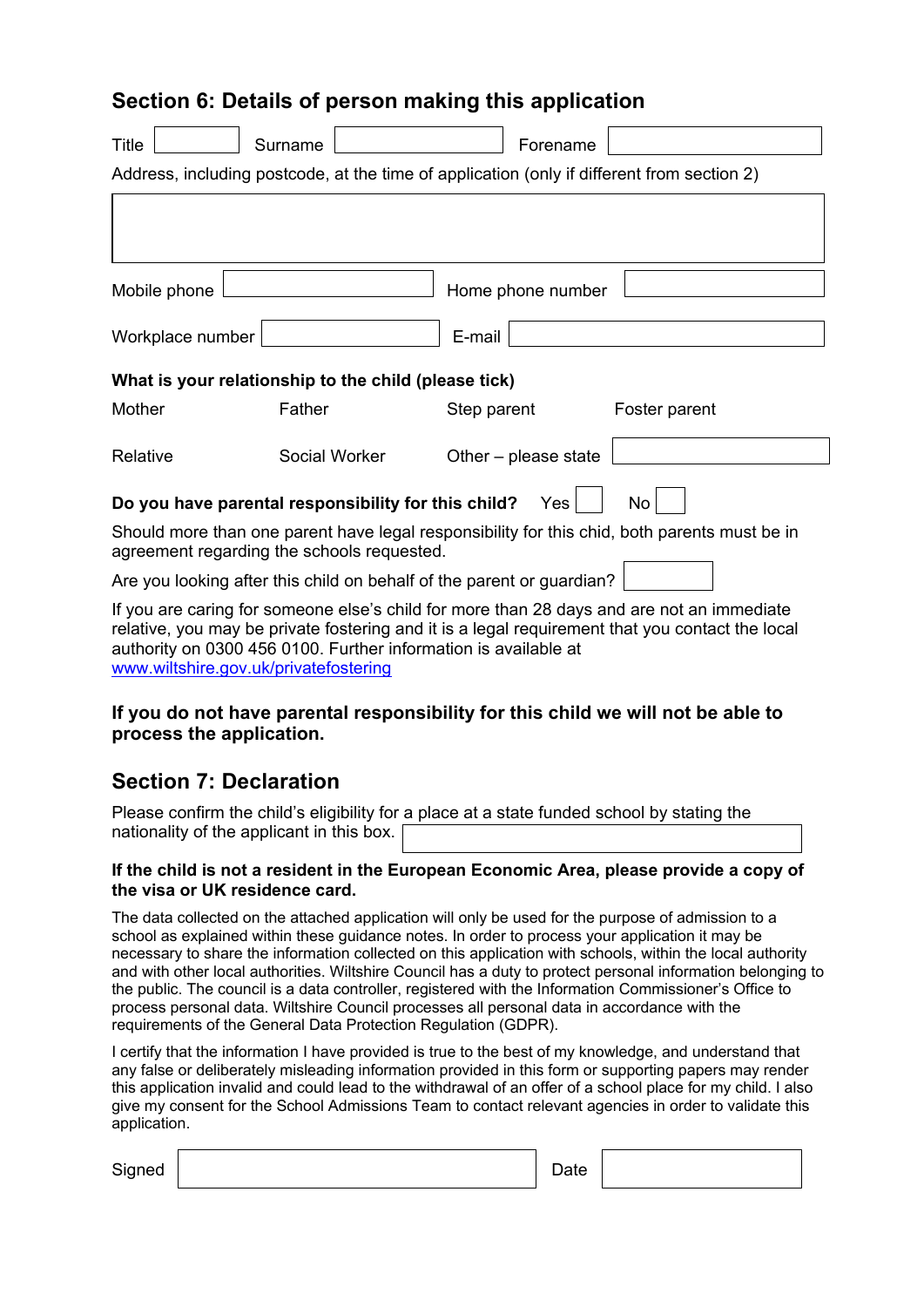### **Children's Services – The School Admissions Team**

# **Data subjects' information**

This notice is relevant to the School Admission Team.

It explains what happens to your personal data that is gathered.

Wiltshire Council is registered as a data controller with the Information Commissioner's Office. Full details of the registration are available at [ICO register of data controllers.](https://ico.org.uk/ESDWebPages/Entry/Z1668953)

**Wiltshire Council** 

Where everybody matters

### **1. Data controller contact details**

Queries about data can be sent to Information Governance, Wiltshire Council, Bythesea Road, Trowbridge, Wiltshire BA14 8JN

The council's data protection officer may be contacted through the above address or by email at **[dataprotection@wiltshire.gov.uk](mailto:dataprotection@wiltshire.gov.uk)**.

### **2. Purpose of processing**

The **School Admissions Team** will process your personal information for the following purposes:

- maintaining our own accounts and records
- provision of education and allocation of school places
- local fraud initiatives
- the provision of social services
- corporate administration and all activities we are required to carry out as a data controller and public authority
- undertaking research
- managing archived records for historical and research reasons
- data matching under local and national fraud initiatives

### **3. Legal basis for processing data**

Our processing is lawful because at least one of the following will apply:

- (a) processing is necessary for compliance with a legal obligation to which the council is subject; School Admissions Code 2014, School Admissions Appeals Code 2012, Education Act 1996, School Standards Framework Act 1998, Infant Class Size Regulations 2012, School Admissions Regulations 2012.
- (b) processing is necessary for the performance of a task carried out in the public interest or in the exercise of official authority vested in the council.